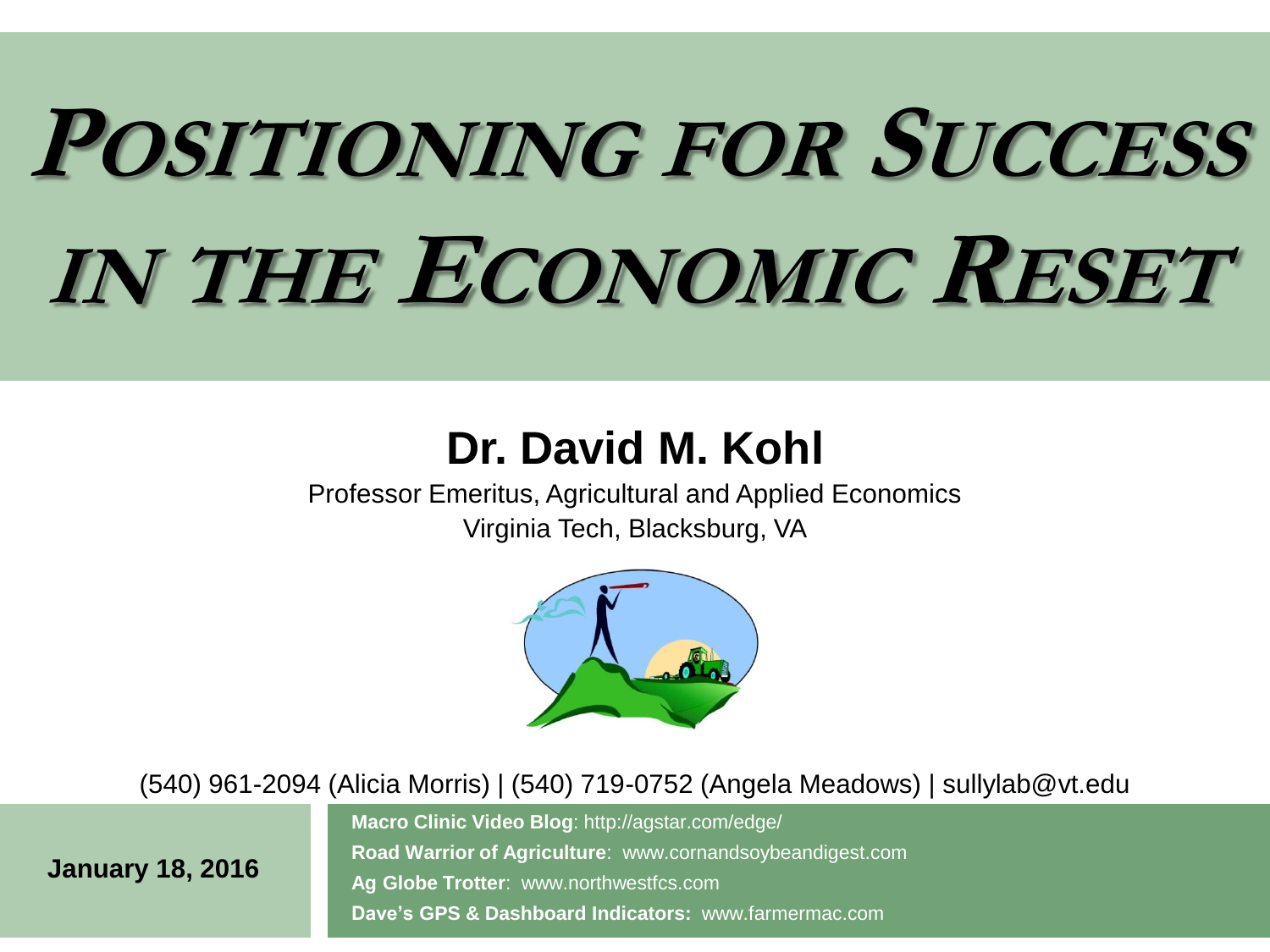### *Five Macro Factors Impacting Agriculture: Rural America's Bottom Line*

- emerging nations
	- **E** economic slowdown
- biofuels, oil, & technology
- central banking strategy
	- U.S. & abroad
- king dollar & duration
- mother nature
	- weather- U.S. & globally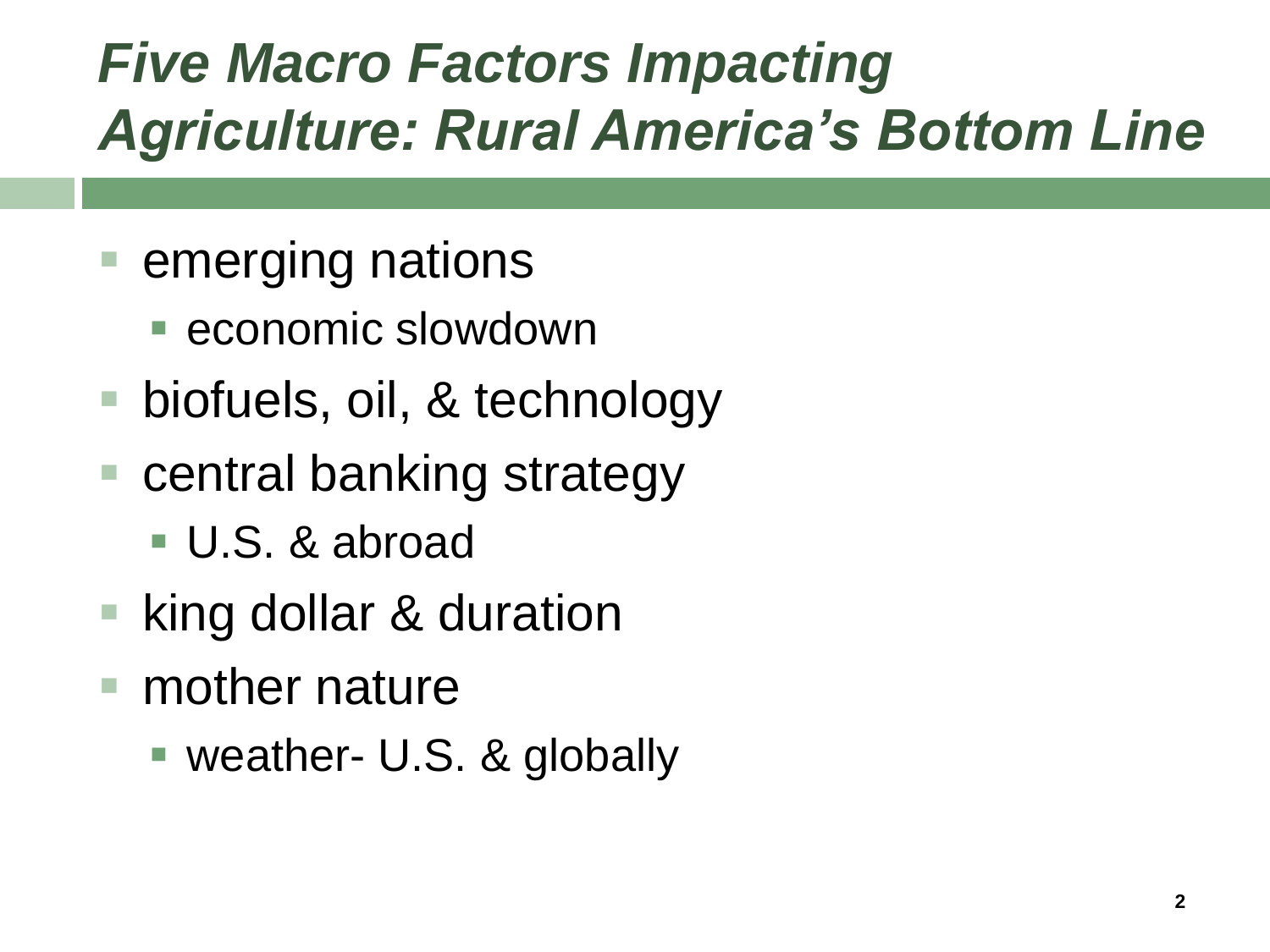- BRICS & KIMT's 53% world economic growth
- growth moderating 8-5-3 Rule
- China does matter to fly over states
- 2007 to 2012 aberration in commodity prices
- **one half of emerging nations in recession**

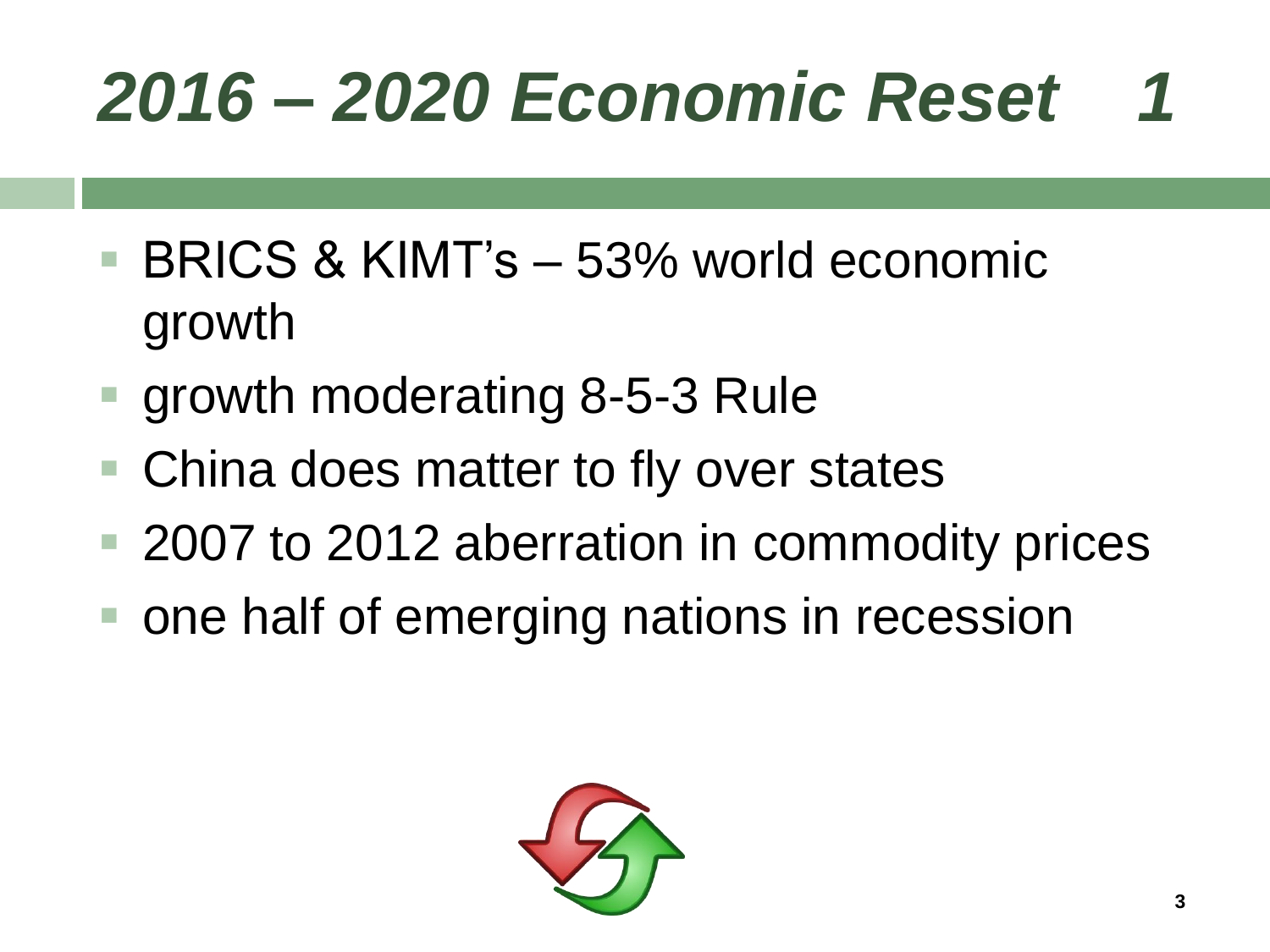- **E** ethanol & biofuels
- oil black gold "recession effect"
- deflation in commodities
	- **Figulatory issues in developed countries**
	- political dysfunction
	- **E** technology, automation
	- **demographics**

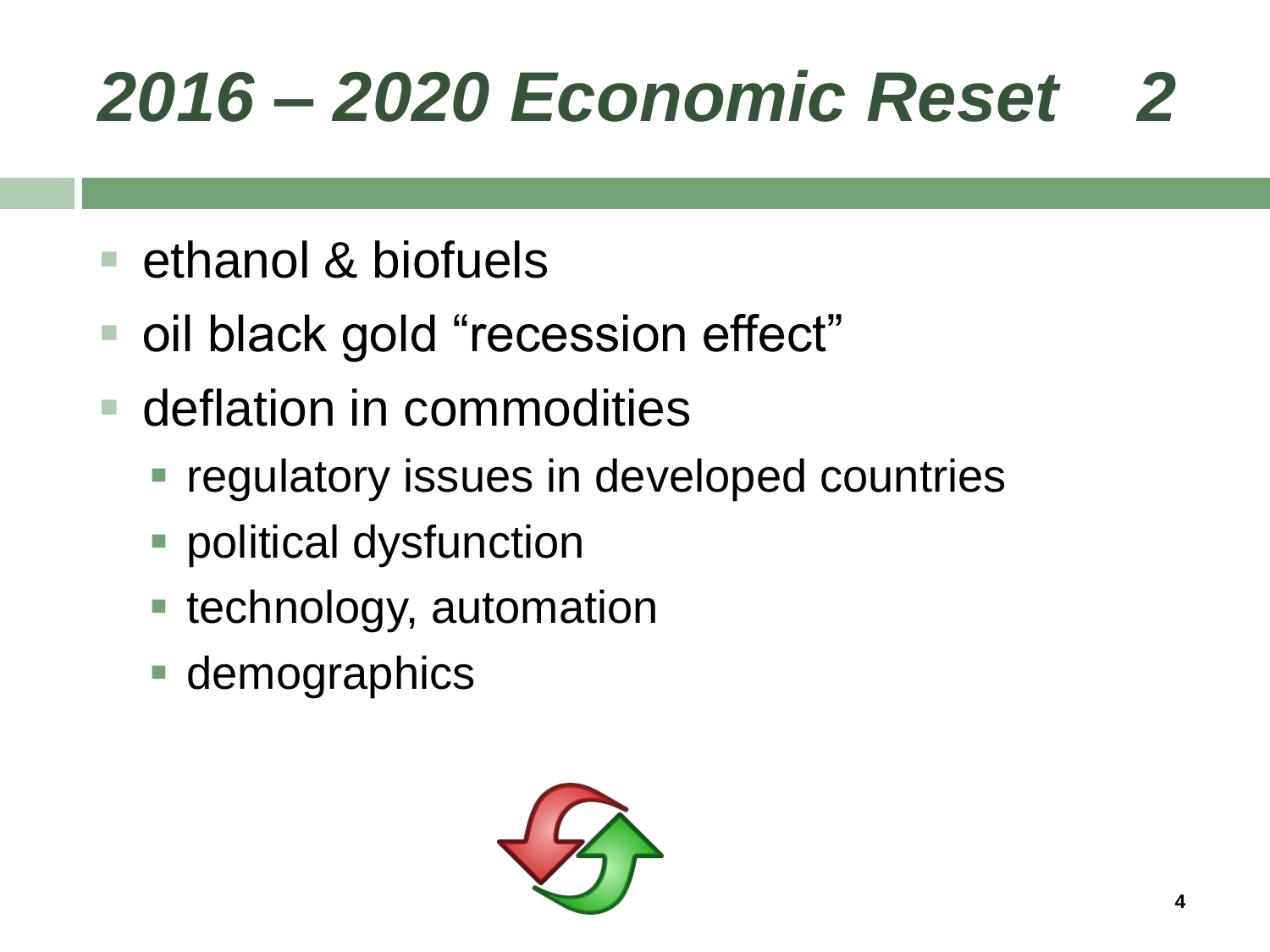- 40% of commodity prices & asset values
- U.S. Central Bank reducing stimulus
- European Central Bank increasing stimulus
	- 60 billion plus 21 months
- Japan's stimulus
- China's Central Bank stimulus
- stock market appreciation
- beneficial to fly over states/Canada/Australia, etc.

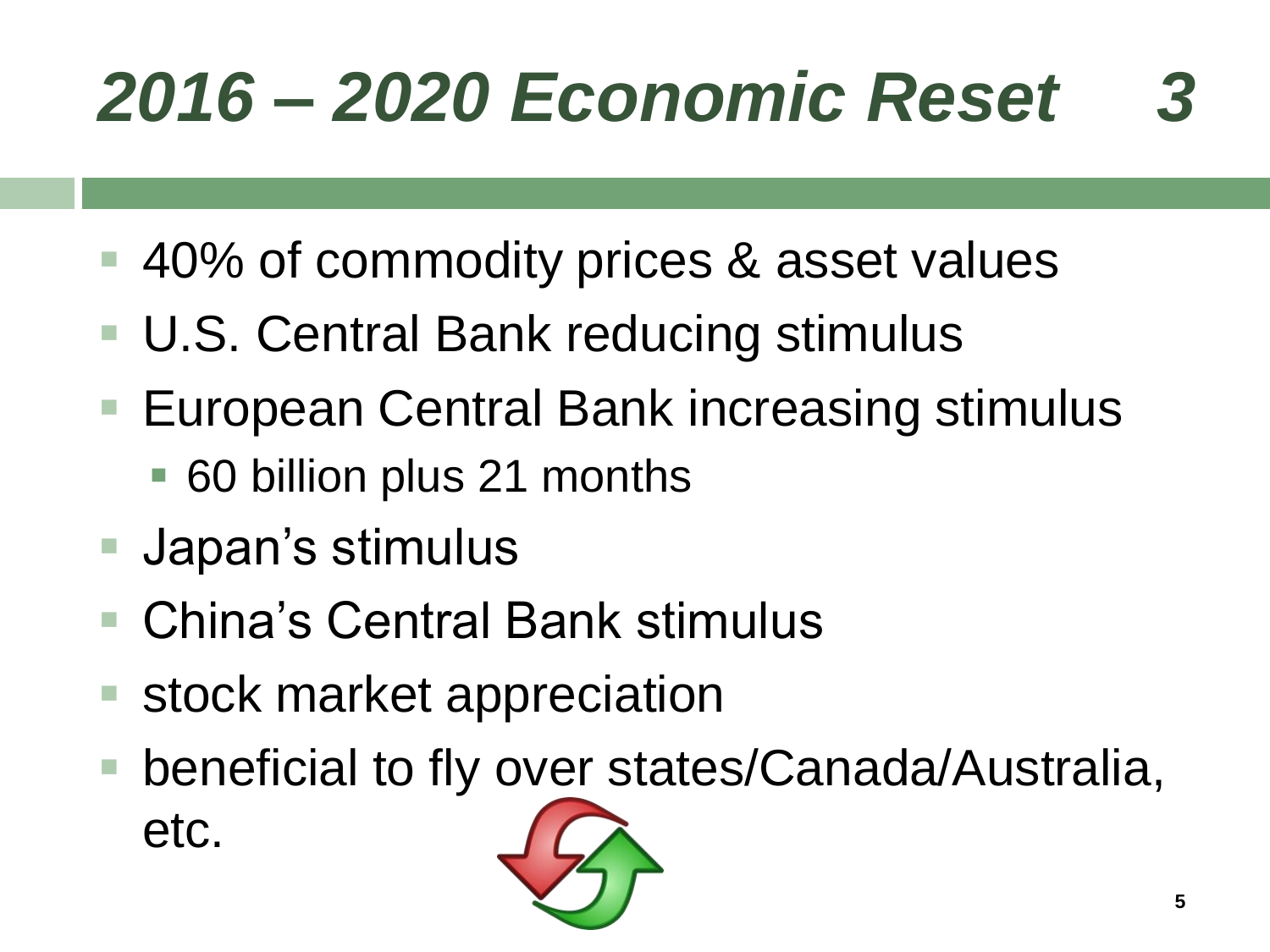- weather wild card
- political military sanctions
- quality & standards risk
- consumers & public
- "Black Swans"

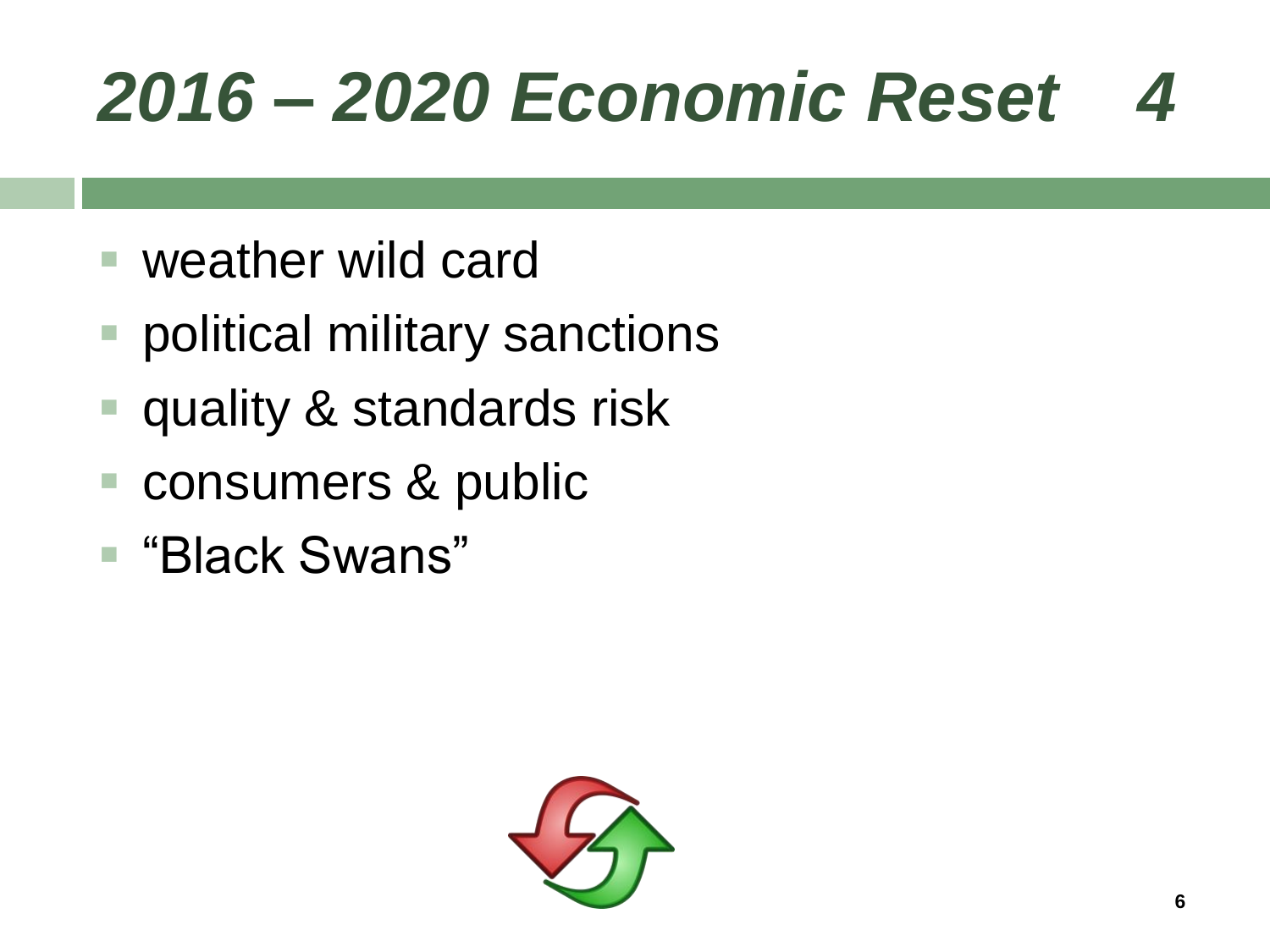## *Global Economics: Europe*

- **France economy sluggish**
- Germany- export driven
- **Europe China connection**
- **Greece**
- central bank stimulus extended
- Ukraine

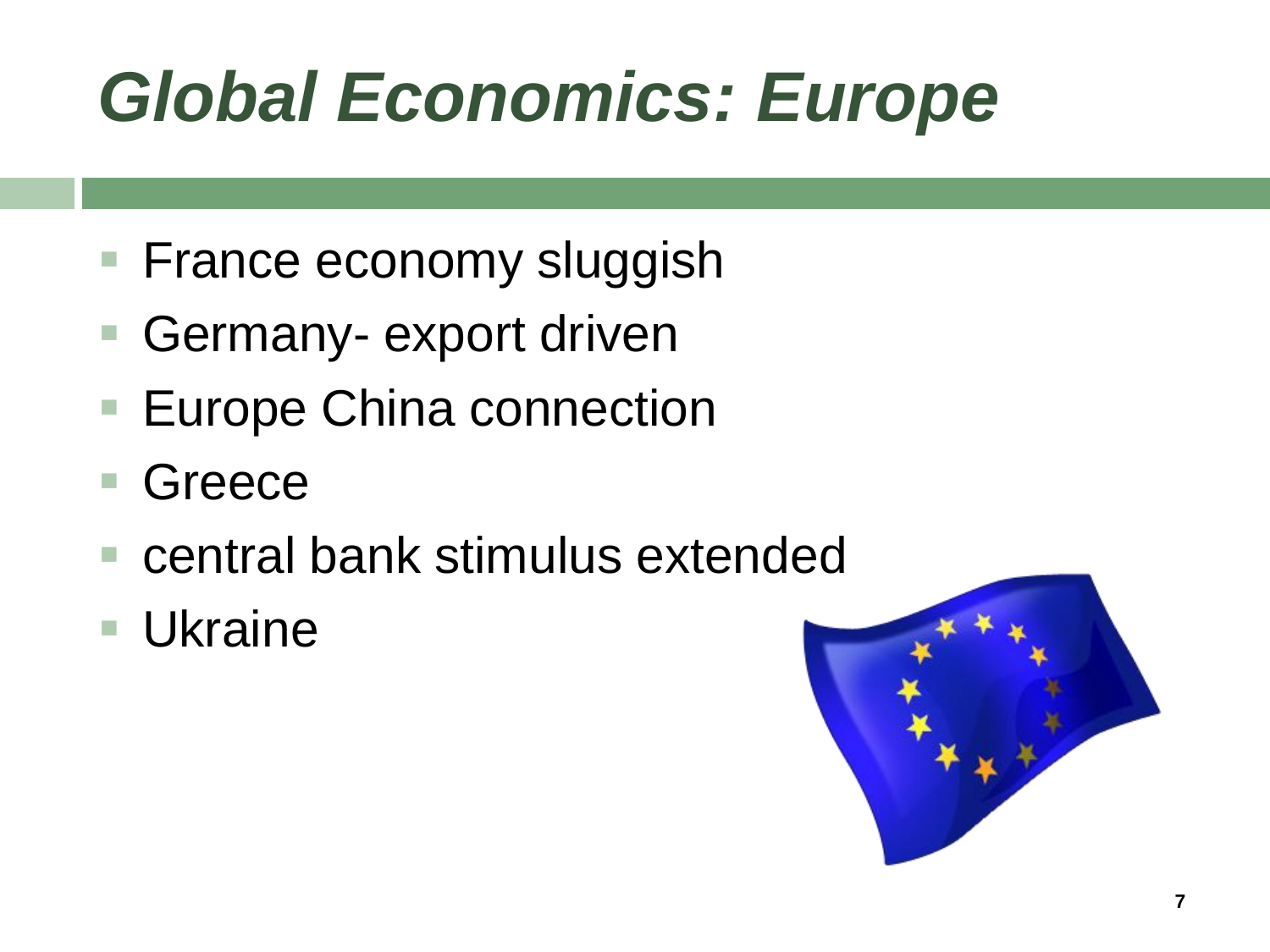## *Global Economics: China*

- China PMI <50
- exports down >10%
- lowered rates five times



- stock market up 105%, down 30 to 40%
- **devalued currency**
- natural resource issues
- shadow banking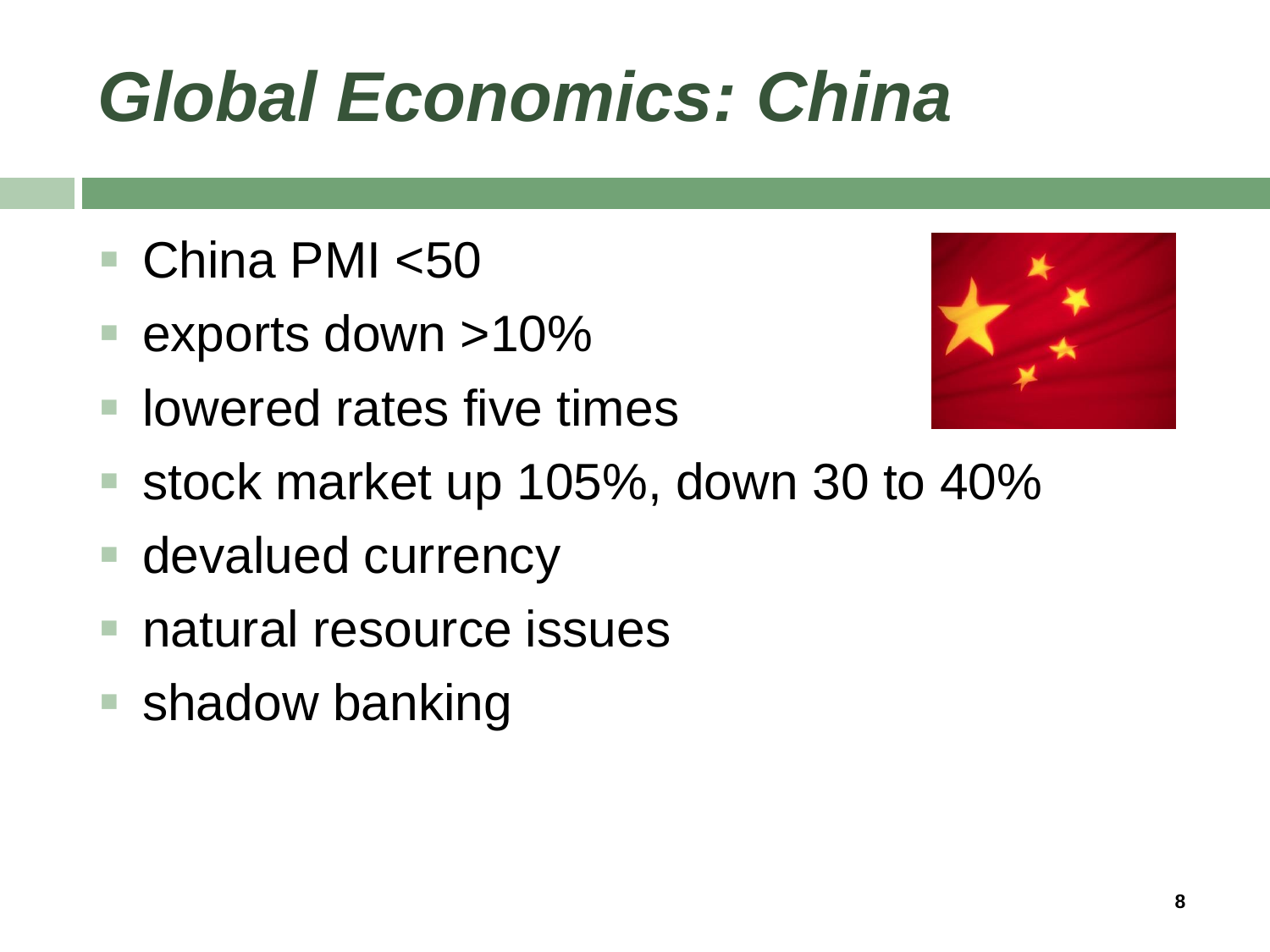## *Global Economics: Other*

- Russia
	- oil
	- Mr. Putin
- Brazil
	- **recession**
	- **Infrastructure**
- **Argentina** 
	- tax
	- political dysfunction
- **Brazil & China connection**

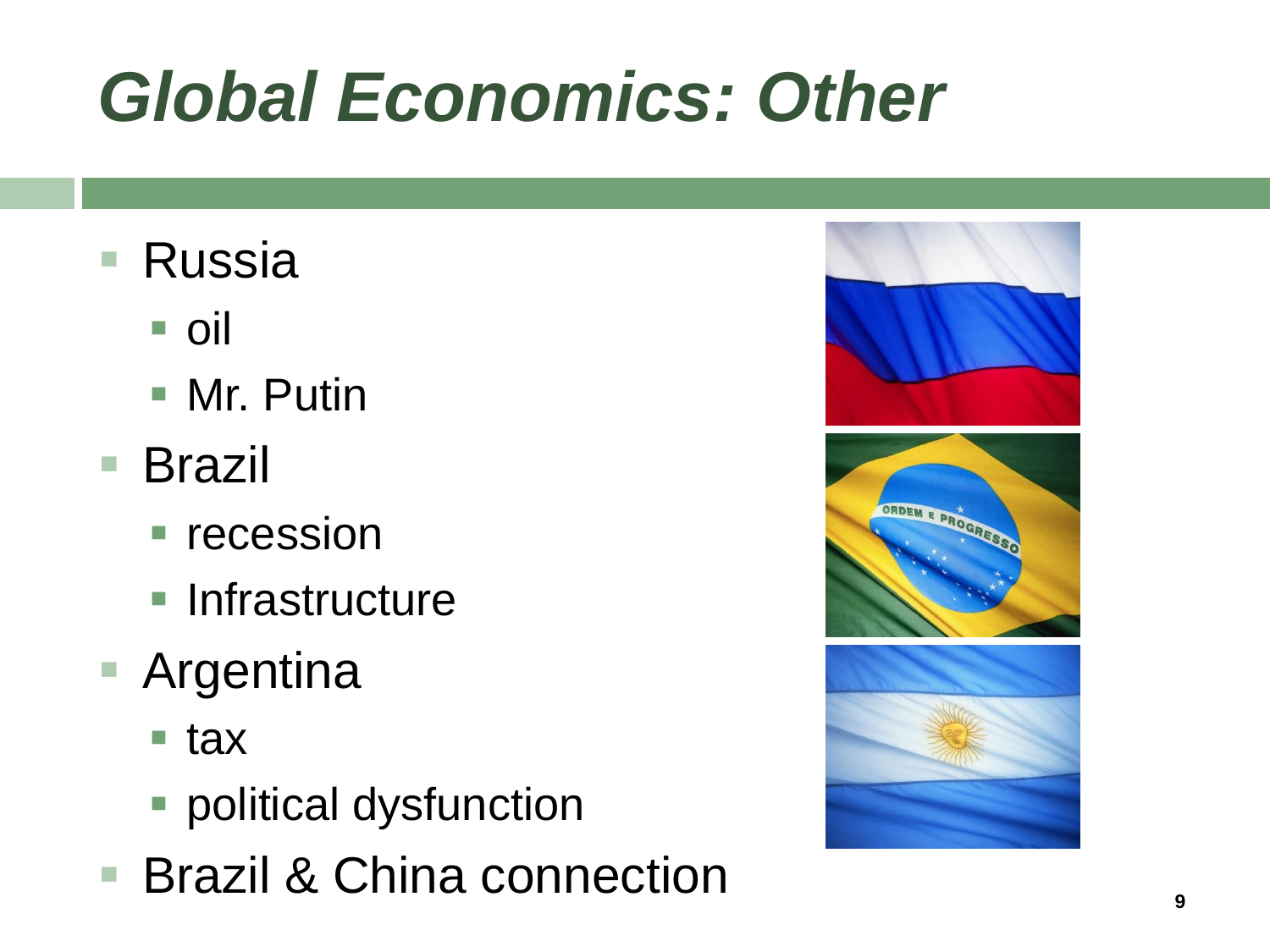### *Global Economics: Japan/Asia*

- debt issues
- demographic wedge
- South Korea sluggish
- India quite strong



![](_page_9_Picture_6.jpeg)

![](_page_9_Picture_7.jpeg)

![](_page_9_Picture_8.jpeg)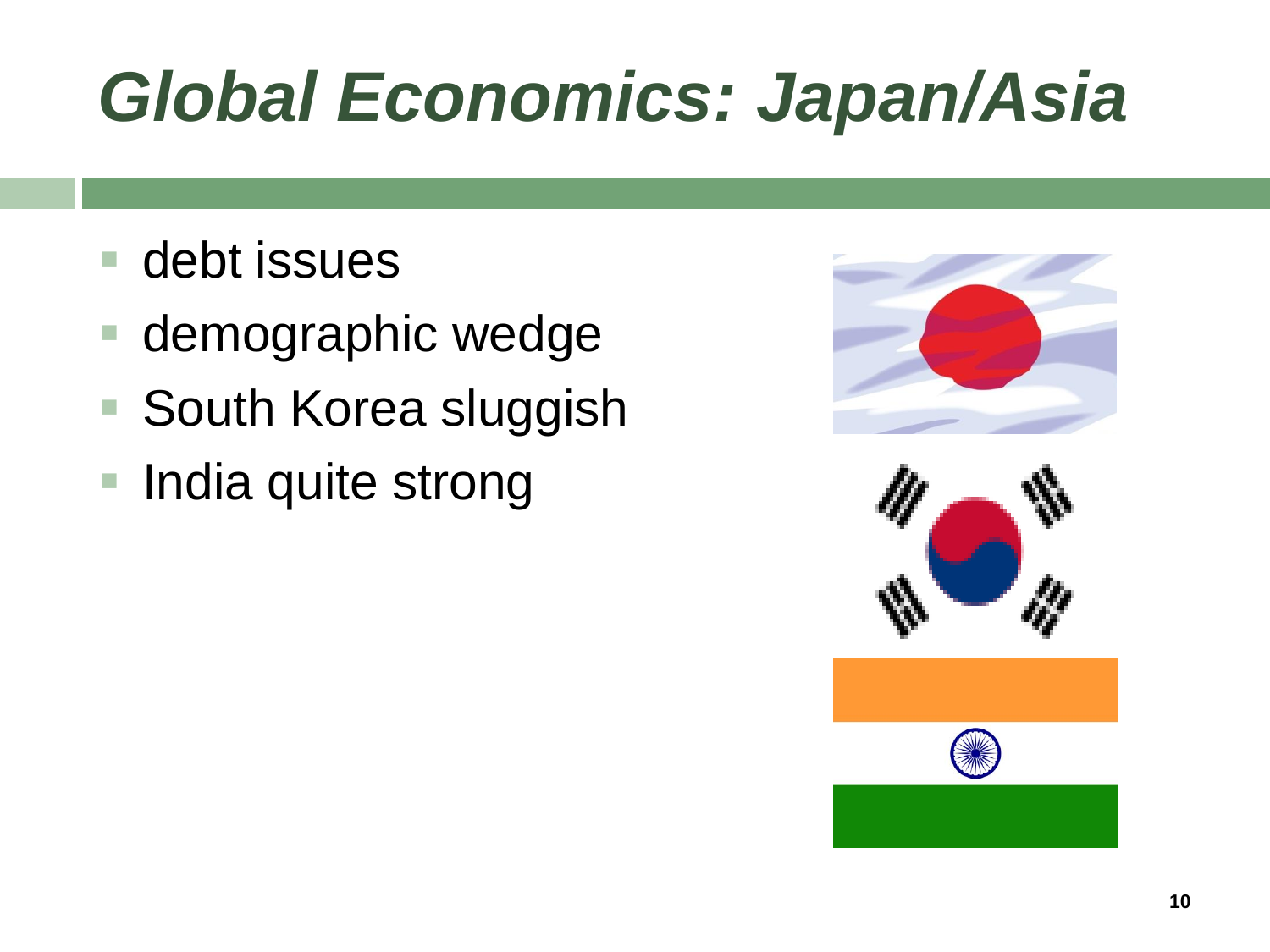### *Five Macro Factors Influencing the Dairy Industry*

- global overproduction
- export demand down
- duration of dollar strong
- TPP
- **n** other

![](_page_10_Picture_6.jpeg)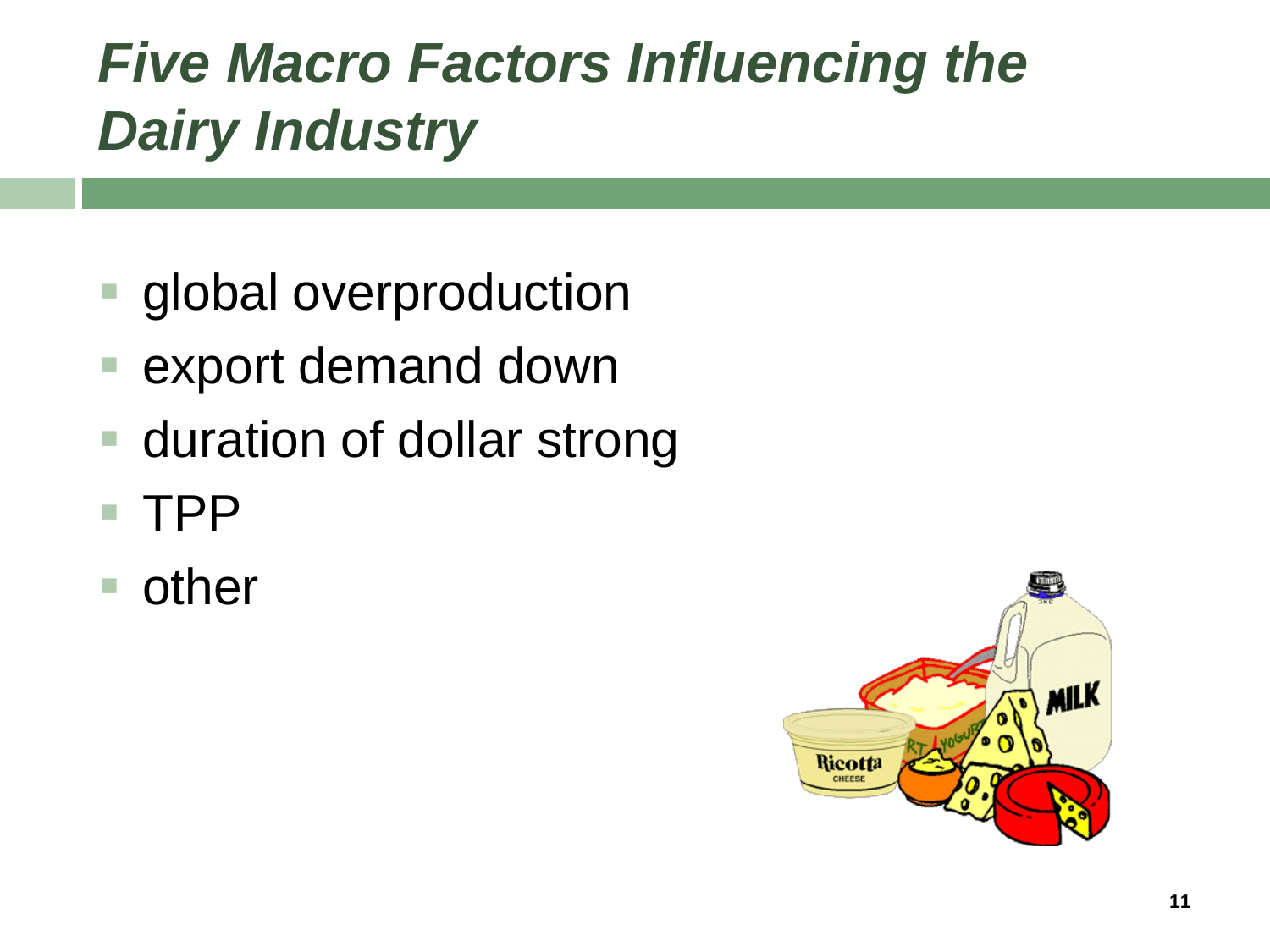## *Five Mega Trends Influencing the Ag Industry*

![](_page_11_Figure_1.jpeg)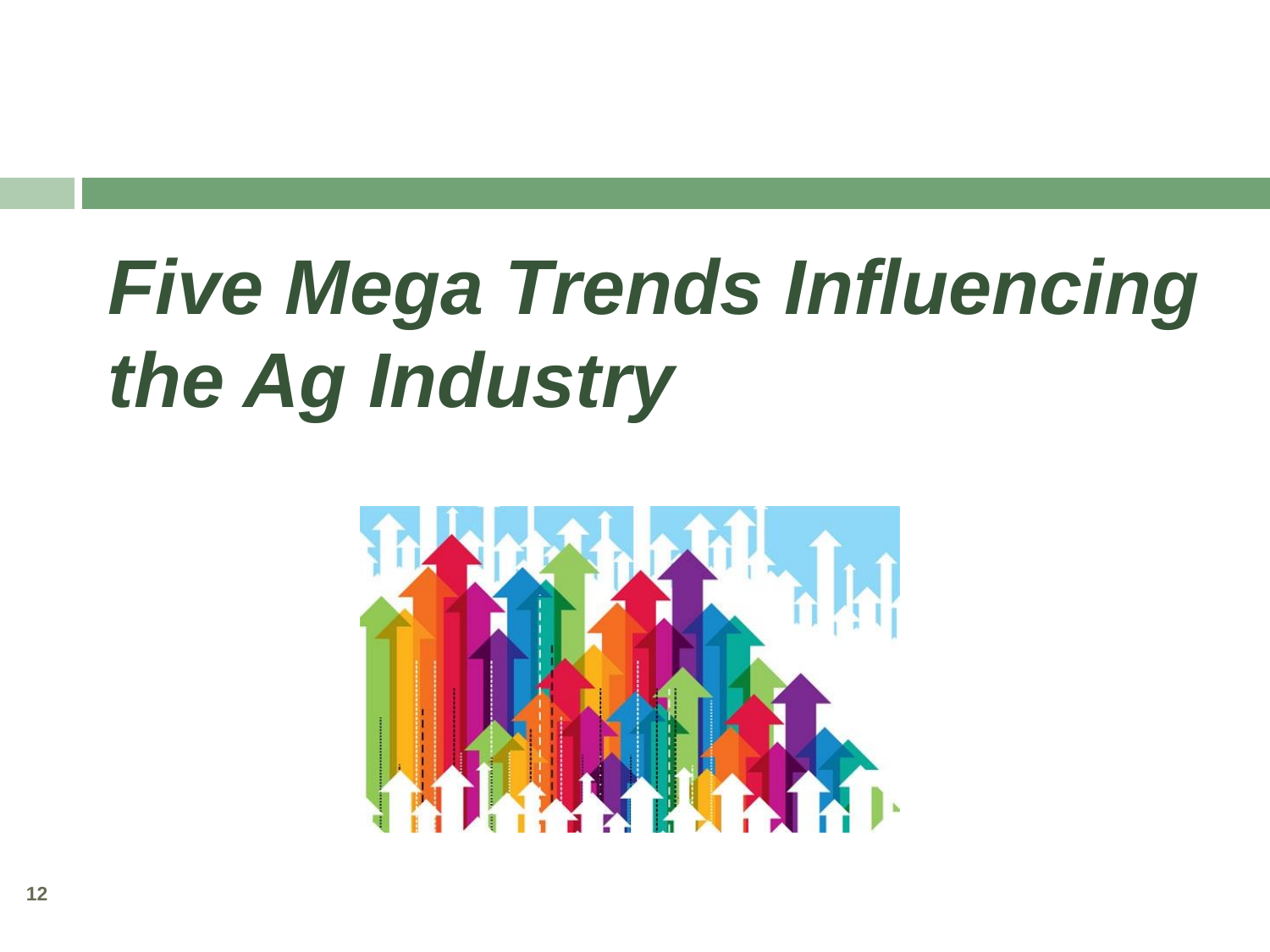## *Global Economy*

- geopolitical trade risk
- **volatility in revenues and cost**
- agriculture's movement to emerging nations
- opportunity
- failure
- premium on planning, execution, and monitoring

![](_page_12_Picture_7.jpeg)

**"Think globally but act locally."**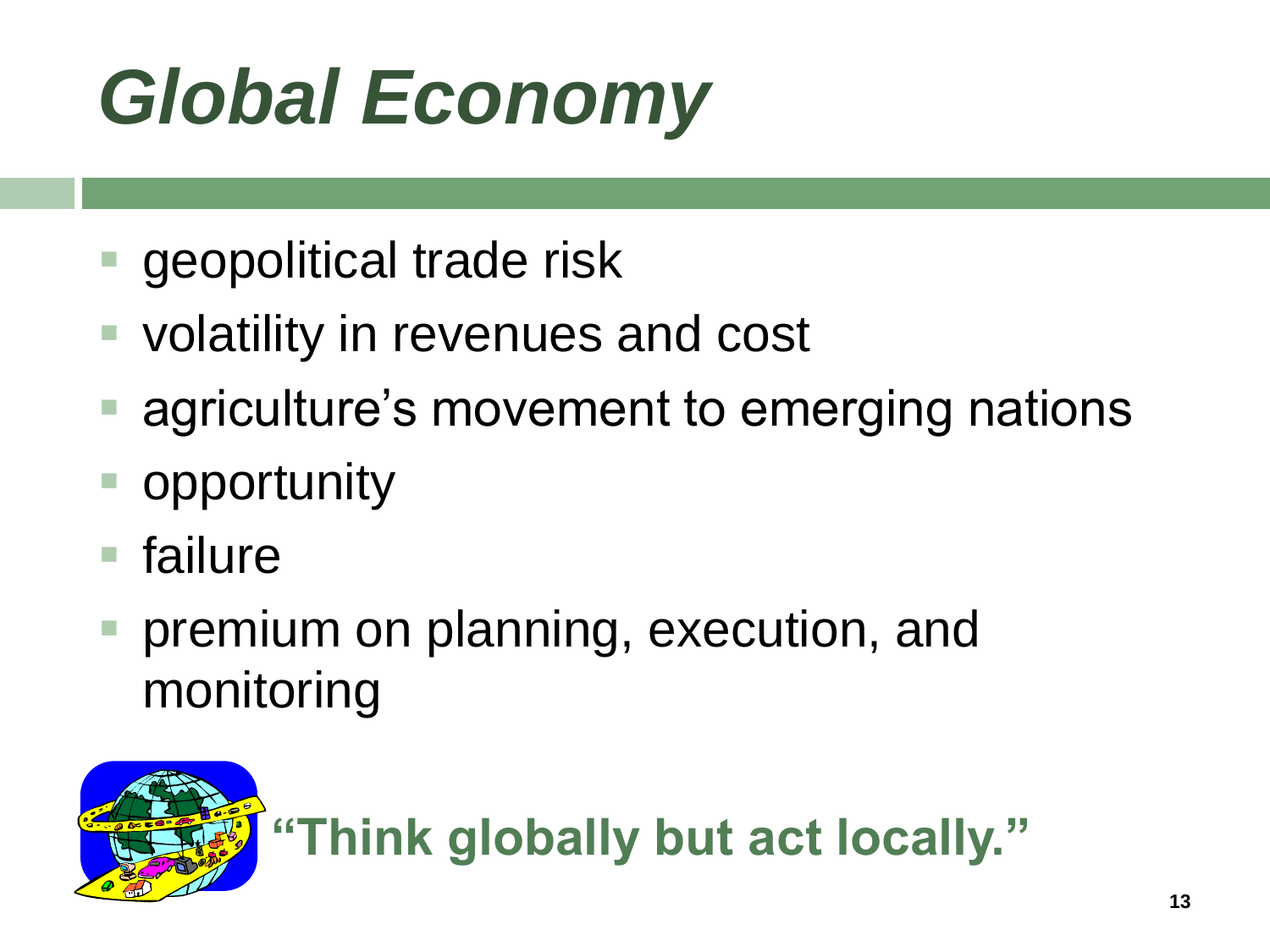## *Technology*

- convergence of technology
	- bio tech
	- **engineering**
	- information/big data
- high levels of talent
- innovation vs. technology
- systems

![](_page_13_Picture_8.jpeg)

### **"High tech, high touch."**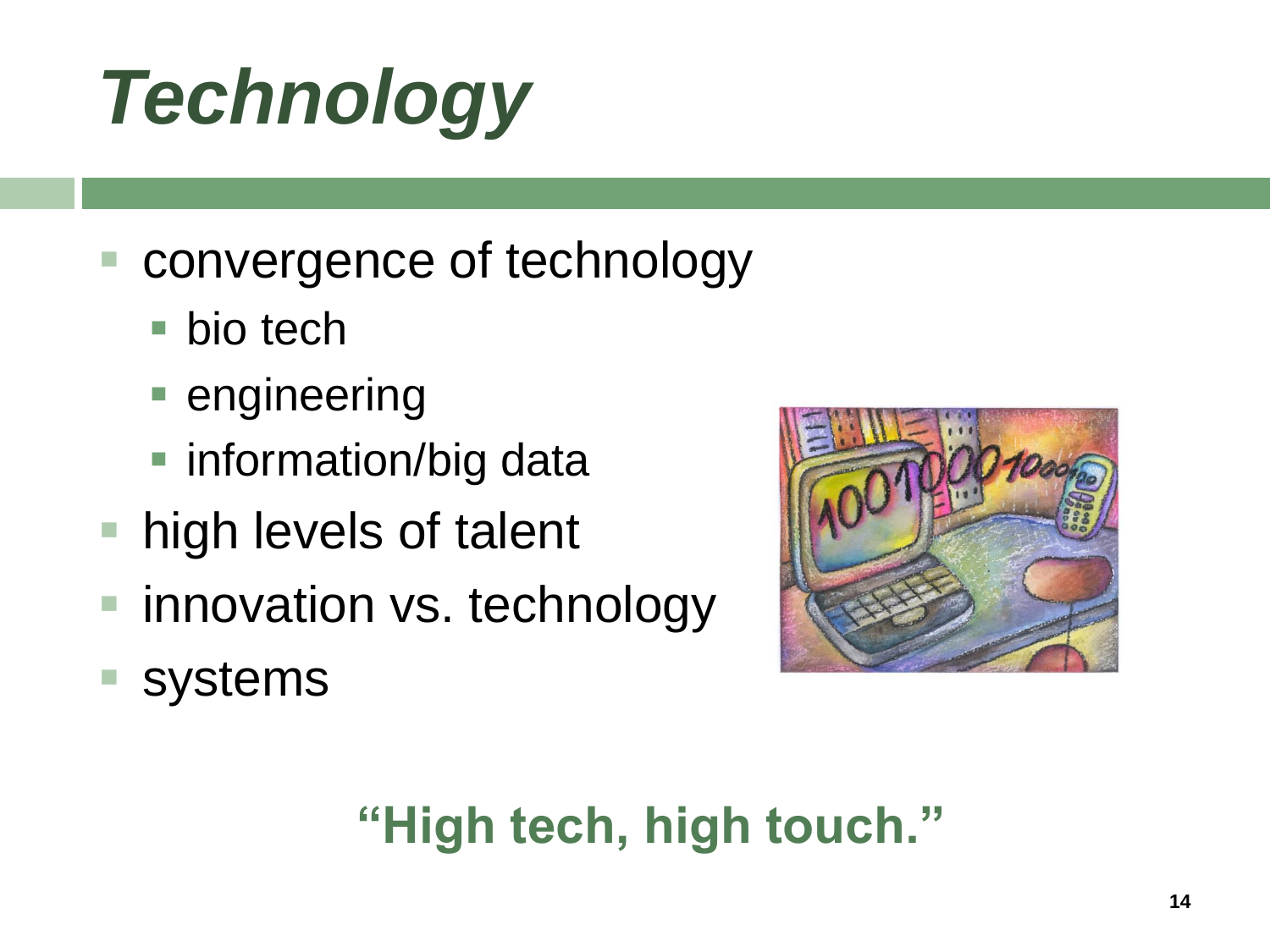## *Consumers*

- local, natural, & organic
- GMO/non-GMO
- ethnic groups
- global consumers
- consumer trends 2025

![](_page_14_Picture_6.jpeg)

#### **"Consumers will drive the business model."**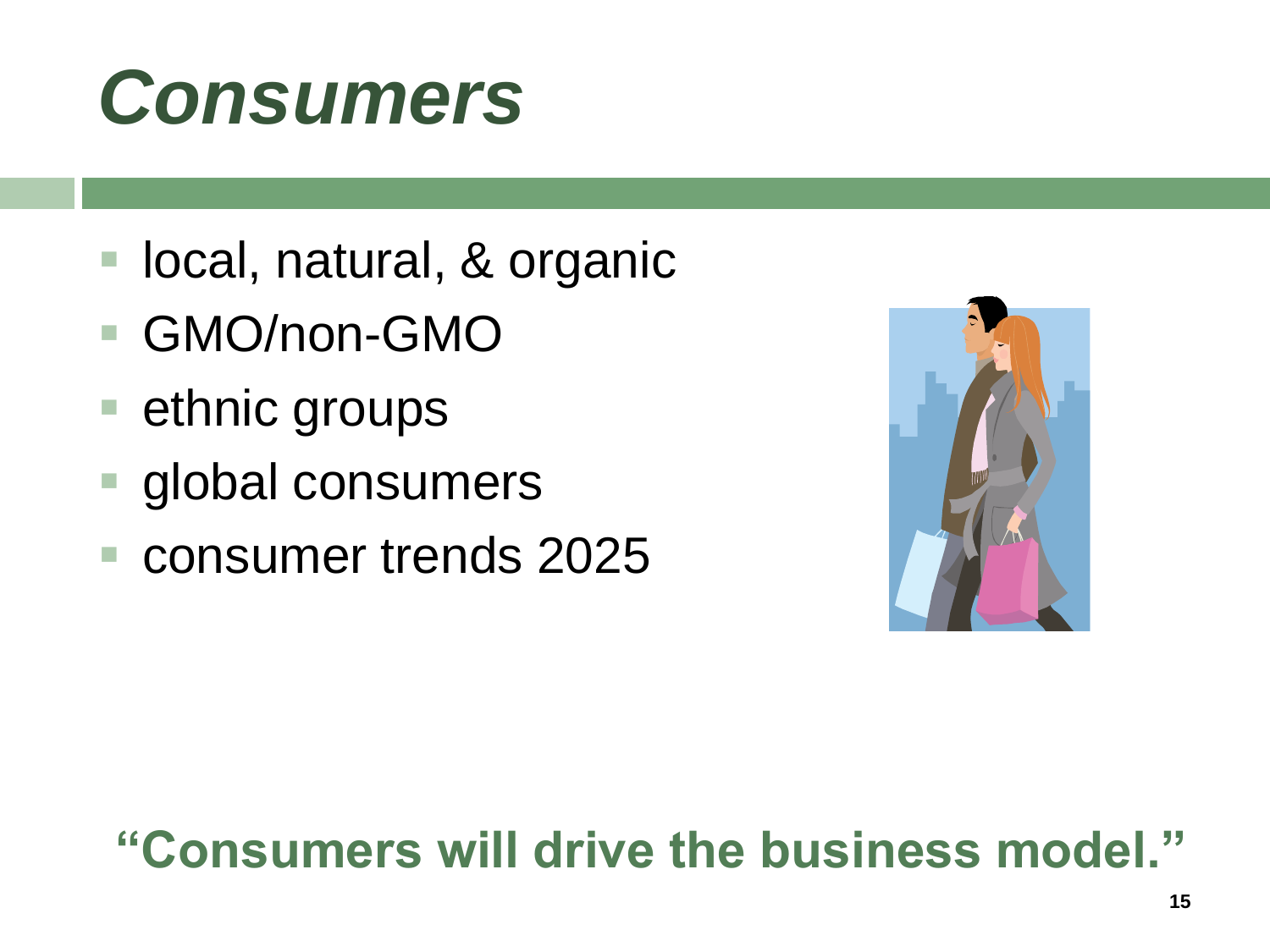## *Potpourri Trends*

- 2050 70% of the world's population will be urban
- 85% of Americans are 2 generations away from farm/ranch
- **E** animal welfare
- **E** environmental
- **black swans**

![](_page_15_Picture_6.jpeg)

#### **"Expect the unexpected."**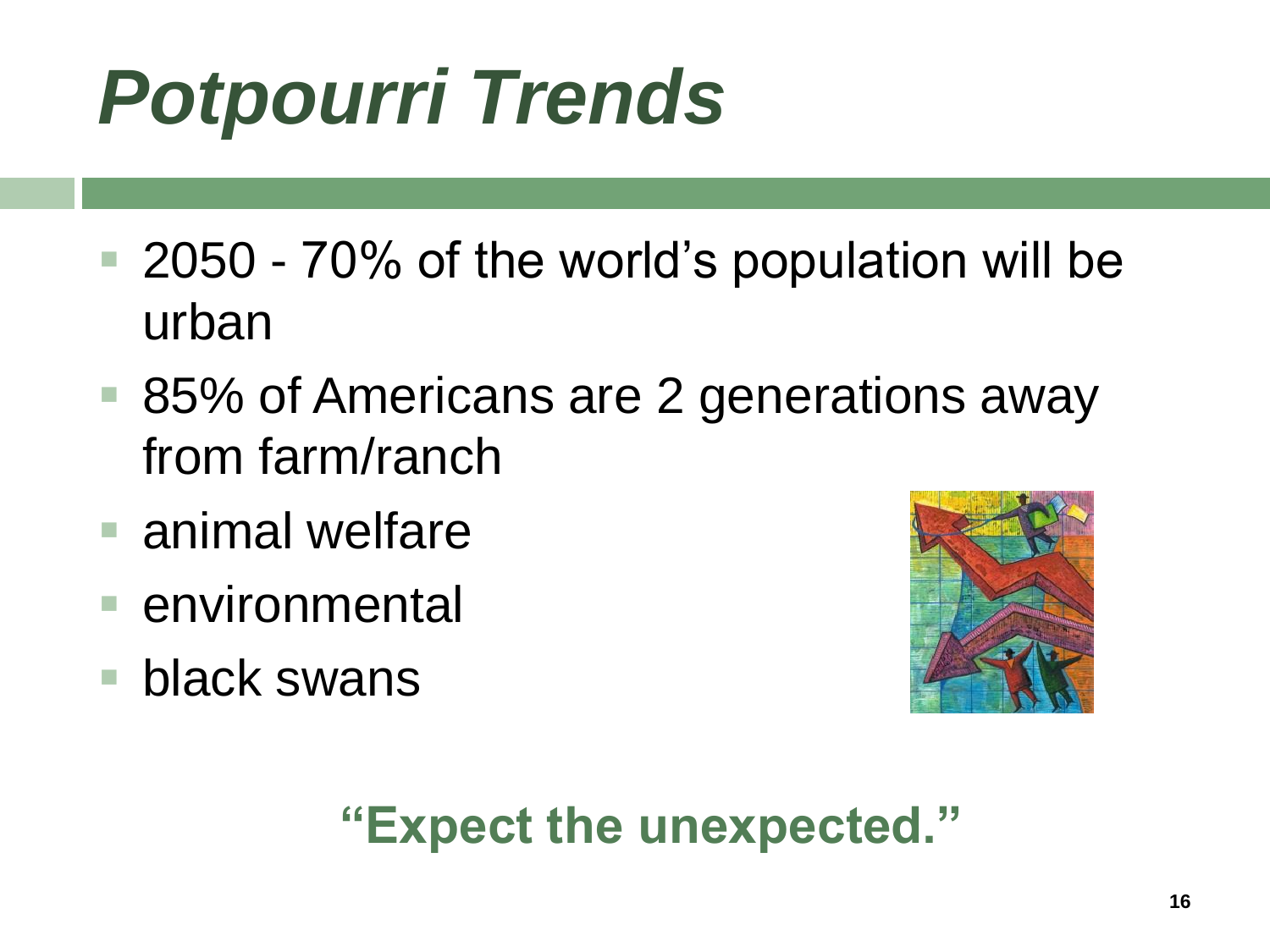### *Natural Resource/Environment*

- water quality & quantity
- quality land is premium
- extreme in weather around the globe
	- moisture
	- temperature
	- **n** other
- energy
- infrastructure

![](_page_16_Picture_9.jpeg)

### "Local, regional, national, and international conflicts over water."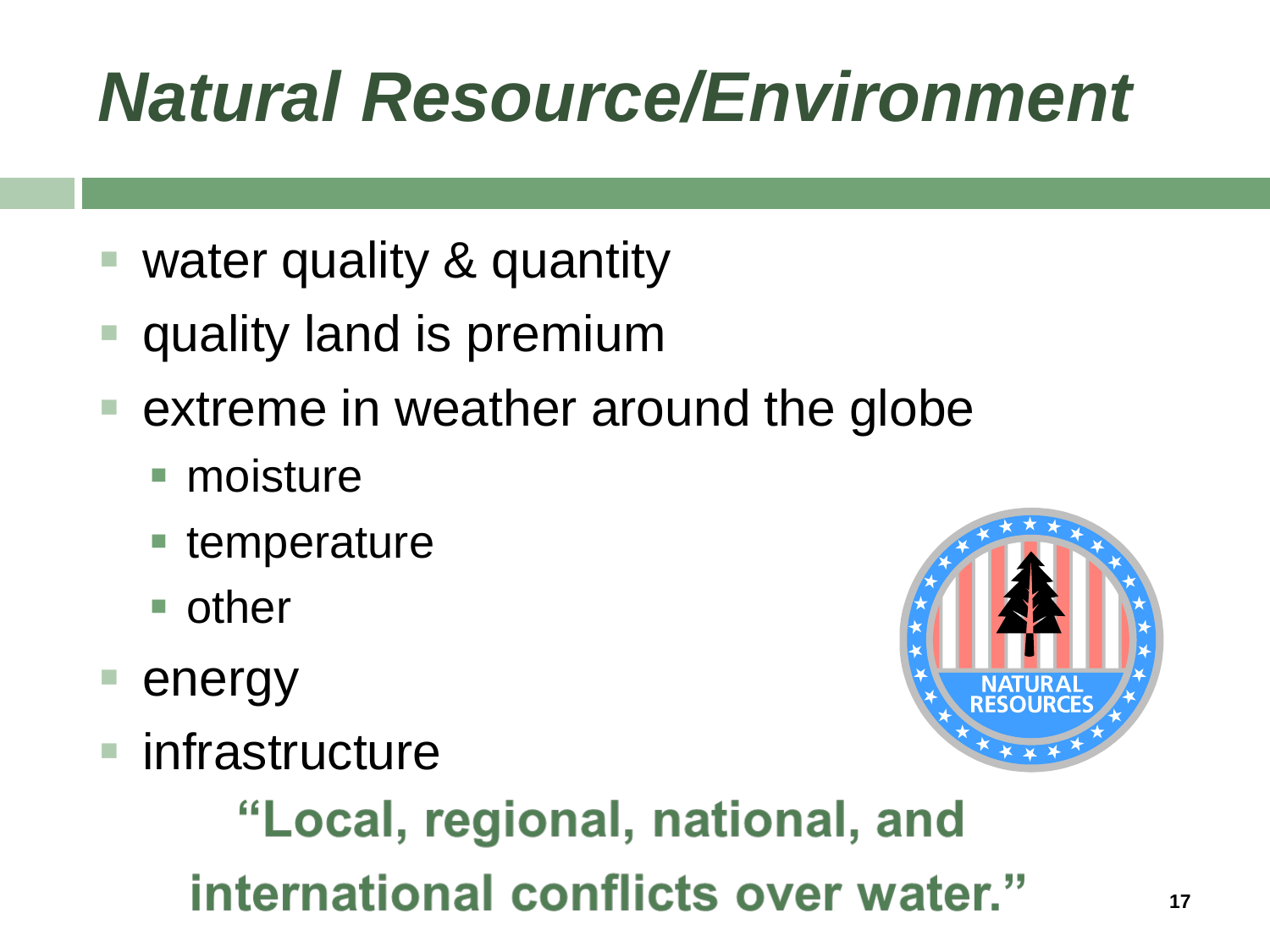### *Ten Best Management Practices for Producers*

- **number** modesty in family living
- **E** invest in productive assets
	- **personal/business**
- independent vs. interdependent
- lifelong learners
- strong group of peers
- **good set of mentors**
- profit plan 60-30-10
- get better before getting bigger
- balance between head/heart (numbers vs. passion)
- strong relationship with lender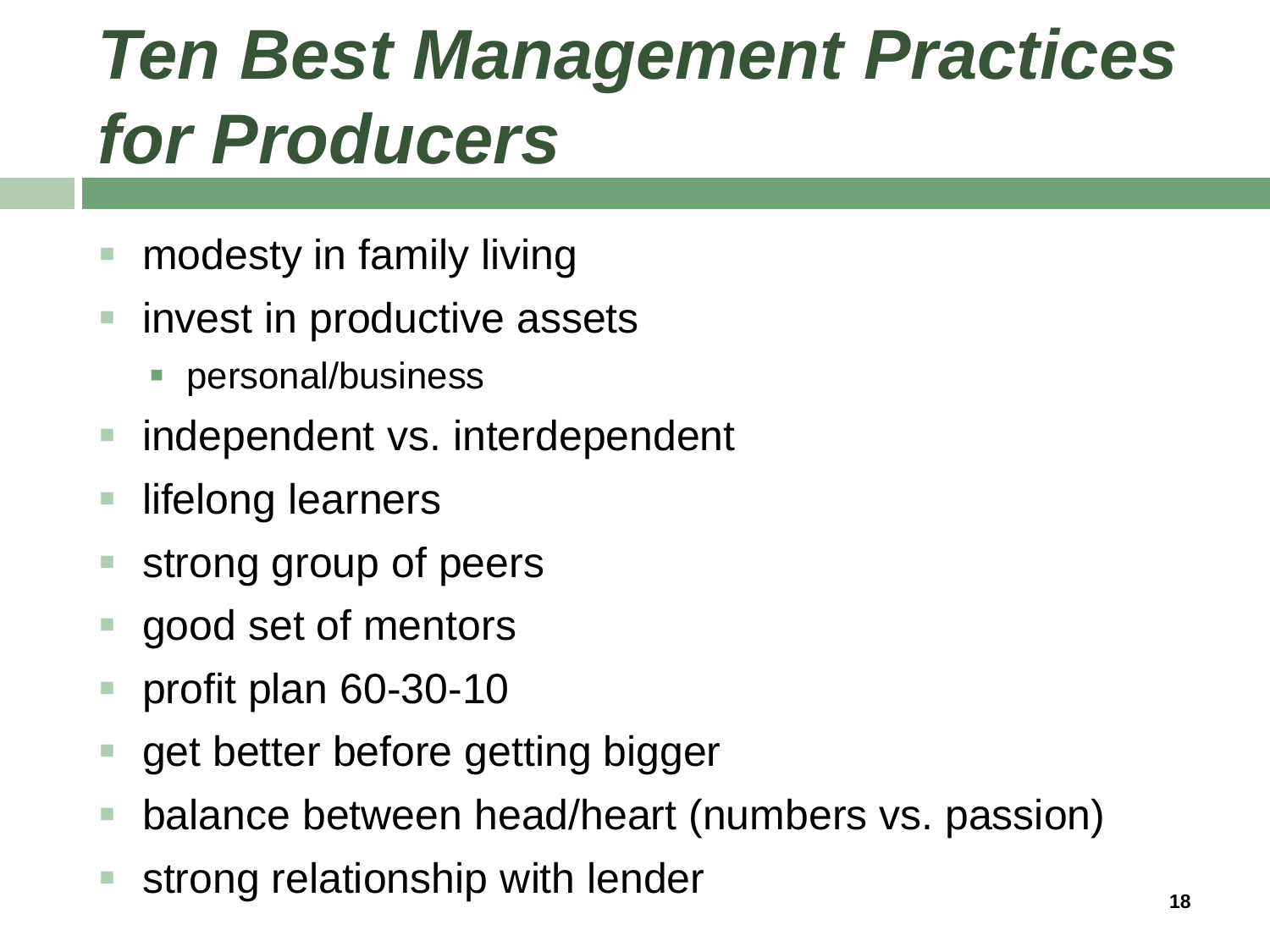## *Business Planning Resiliency*

- **Perofessional records system** 
	- "talk to the business""
- working capital
	- 33% of revenue
- working capital burn rate
	- 3.5 years
- family living budget
	- **high/low difference of \$60,000**
- credit score/report
	- 700 rule
	- steps to improve